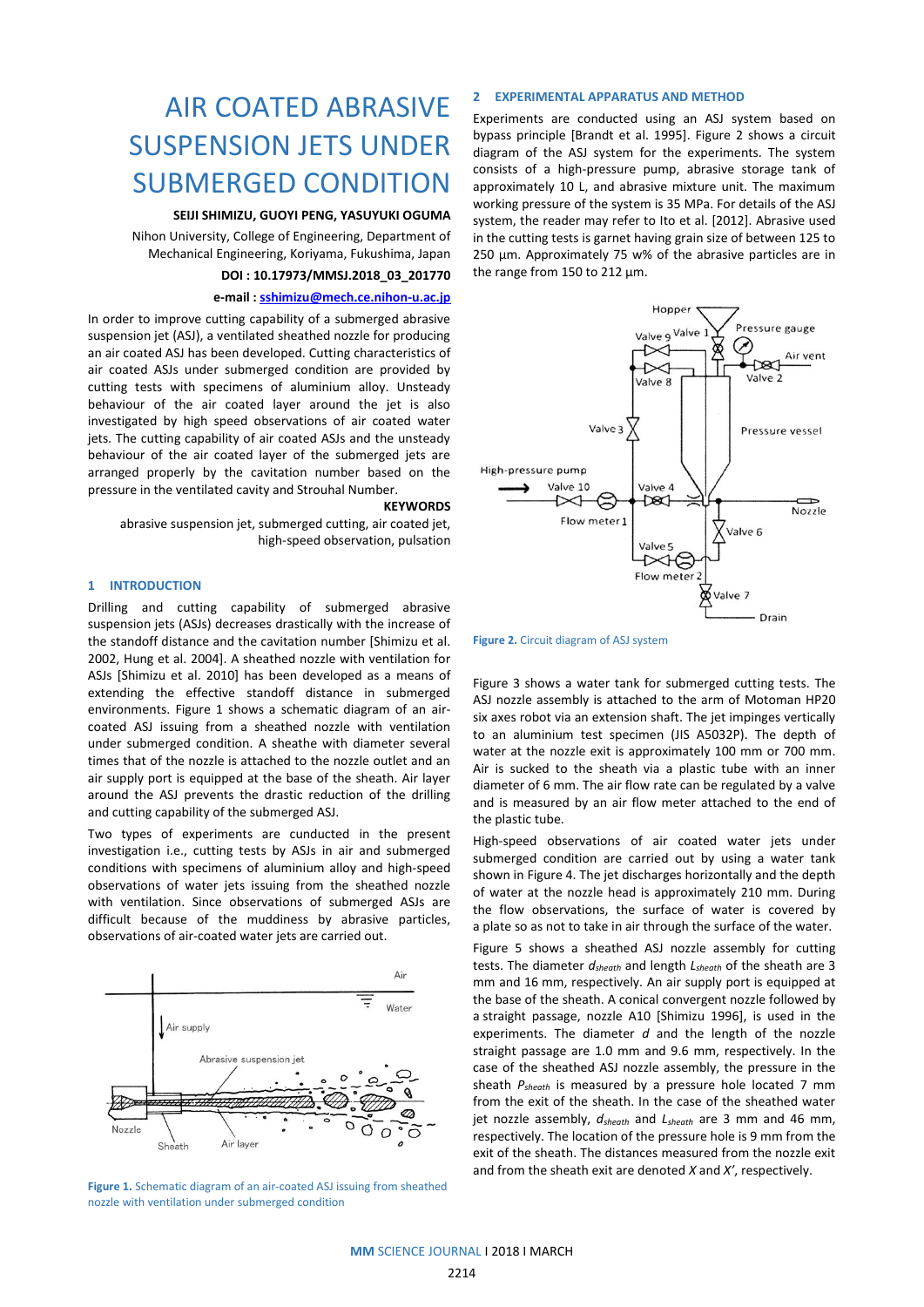The distances *X* and *X'* are related as follows:

 $x = x' + L$ *sheath* 



(1)

**Figure 3.** Water tank and setup for submerged cutting tests logo



**Figure 4.** Water tank for high-speed observations of air coated water iets



**Figure 5.** Sheathed ASJ nozzle assembly

### **3 EXPERIMENTAL RESULTS AND DISCUSSION**

Relative cutting depth and cavitation number based on the cavity pressure around the jet are introduced [Shimizu et al. 2015] to understand the cutting capability of ASJs issuing from a sheathed nozzle with ventilation. The relative cutting depth is defined by *hsubmerged /hIn-air*, where *hsubmerged* and *hIn-air* are the cutting depths under submerged condition and in air at the same cutting conditions, i.e., standoff distance *X* from the nozzle exit, jetting pressure, traverse speed, abrasive concentration, target material, and so on. The relative cutting depth is considered to depend on solely the condition around the jet. The flow aspect around a submerged jet is express by the cavitation number *σ<sup>c</sup>* based on the cavity pressure *P<sup>c</sup>* around the jet.

$$
\sigma_c = (P_d - P_c)/(P_i - P_d)
$$
\n(2)

where  $P_d$  and  $P_i$  are the ambient pressure around the jet and the jetting pressure, respectively. Since  $P_c$  is considered to be almost the same with the pressure in the sheath *Psheath*, *σ<sup>c</sup>* can be calculated by Eq. (3).

$$
\sigma_c = (P_d - P_{sheath})/(P_i - P_d)
$$
\n(3)

Variations of relative cutting depth *hsubmerged / hIn-air* with the cavitation number *σ<sup>c</sup>* is shown in Figure 6 [Shimizu et al. 2015]. The jetting pressure *P<sup>i</sup>* is 30 MPa or 20 MPa, the water depth *H* at the nozzle exit is 100 mm or 700 mm, the nozzle traverse speed is 2 mm/s, and the non-dimensional standoff distance *X/d* = 26 or 56. The relative cutting depth *hsubmerged / hIn-air* is arranged effectually with  $\sigma_c$ , i.e., the relationship between *hsubmerged / hIn-air* and *σ<sup>c</sup>* only depends on *X/d* irrespective of the water depth (the ambient pressure around the jet) and the jetting pressure. In the case of *X/d* = 26 which means the nondimensional distance from the sheath exit *X'/d* = 10, the relative cutting depth *hsubmerged / hIn-air* takes approximately 1 at  $\sigma_c$  = 0.0005 and decreases with the increase of  $\sigma_c$ . In the case of *X/d* = 56 (*X'/d* = 40), *hsubmerged / hIn-air* takes approximately 0.8 at *σ<sup>c</sup>* = 0.0005 and decreases more drastically with the increase of *σc*.



**Figure 6.** Variations of relative cutting depth *hsubmerged*/*hIn*-air with cavitation number *σ<sup>c</sup>* [Shimizu et al. 2010], (*Lsheath* = 16 mm and abrasive concentration of 23 wt%)

As mentioned before, the relative cutting depth *hsubmerged/hIn-air* is considered to depend on solely the condition around the jet, i.e.  $h_{submerged}$  / $h_{in-air} \approx 1$  when submerged ASJs impinge on a target under the similar condition of ASJs in air. In order to understand the cutting capability of air coated ASJs, behavior of air coated layer must be clarified. Since observations of submerged ASJs are difficult because of the muddiness, highspeed observations are conducted for air-coated water jets. The air suction characteristic of a sheathed nozzle for a water jet is different from that for an ASJ. Spread of the jet in the speath influences very much on the suction chracteritics of air. Breakup of a water jet is different from that of an ASJ even if the same nozzle is used at the same injection pressure. In the present report, a sheath of *Lsheath* = 46 mm and *dsheath* = 3 mm is used for the observations of air coated water jets under submerged condition. Figure 7 shows variations of the pressure in the sheath and the suction air flow rate for ASJs issuing from a sheath of *Lsheath* = 16 mm and water jets issuing from a sheath of *Lsheath* = 46 mm at the jetting pressure of 30 MPa. Since air suction characteristics for both cases are almost the same,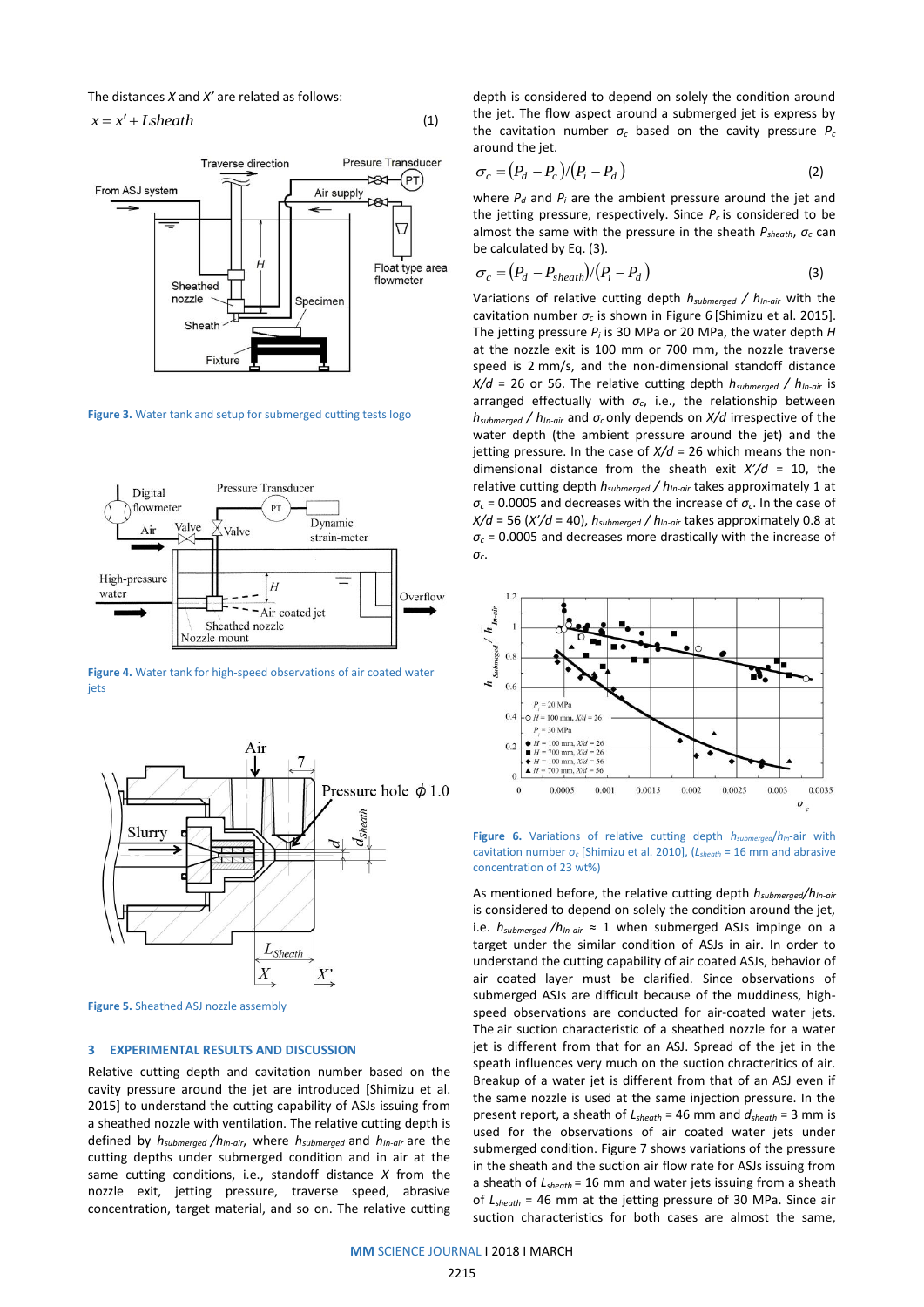behavbior of the air coated layer of ASJs issuing from the sheath of *Lsheath* = 16 can be simulated by the air coated layer of the water jets issuing fron the sheath of *Lsheath* = 46.



**Figure 7.** Variations of sheath pressure and suction air flow rate

Figure 8 shows a series of successive images of the air coated water jet issuing from the sheathe nozzle of *Lsheath/d* = 46. The jetting pressure *P<sup>i</sup>* is 30 MPa and the suction air flow rate *Qair* is 36 L/min. Time interval between the images is 0.17 ms. Air coated layer appears to be black since the jet is illuminated from behind. In the image No.1, air coated layer shrinks just downstream of the sheath. The shrunken portion of the air coated layer indicated by asterisk moves downstream with time. In the image No.6, next shrunken portion appears just downstream of the sheath.

In order to clarify the qualitative characteristics of the air coated layer discharged from the sheath, pixels of the high speed video images at *X'/d* = 5 are arranged in time series for 20 ms. Results of the image analysis are shown in Figure 9 for various suction air rate *Qair*. The width of the black band corresponds to the instantaneous diameter of the air coated layer at *X'/d* = 5. In the case of *Qair* = 0 L/min, the diameter of cavitating layer around the jet fluctuates irregularly with high frequency. With increasing *Qair*, the air coated layer tends to pulsate periodically with lower frequency.

Dominant frequencies *f* of the air coated layer pulsation are obtained from frequency analysis. As for the air coated layer pulsation, the experimental results are correlated by introducing Strouhal Number *St* and *σc*, The Strouhal number *St* is defined by Eq. (4).

$$
St = f \cdot d_{sheath} / V_{th} \tag{4}
$$

where  $V_{th}$  is the theoretical jet velocity calculated by Bernoulli's theorem. Figure 10 shows the relationship between 1 / *St* and the cavitation number *σc*. Most of 1/*St* for dominant frequencies are in the region between the dotted lines and mainly follow along the solid line.



**Figure 8.** High speed video images of air coated water jet. (*P<sup>i</sup>* = 30 MPa, *Qair* = 38 L/min)



**Figure 9.** Time variations of air coated layer diameter at X'/d = 5.